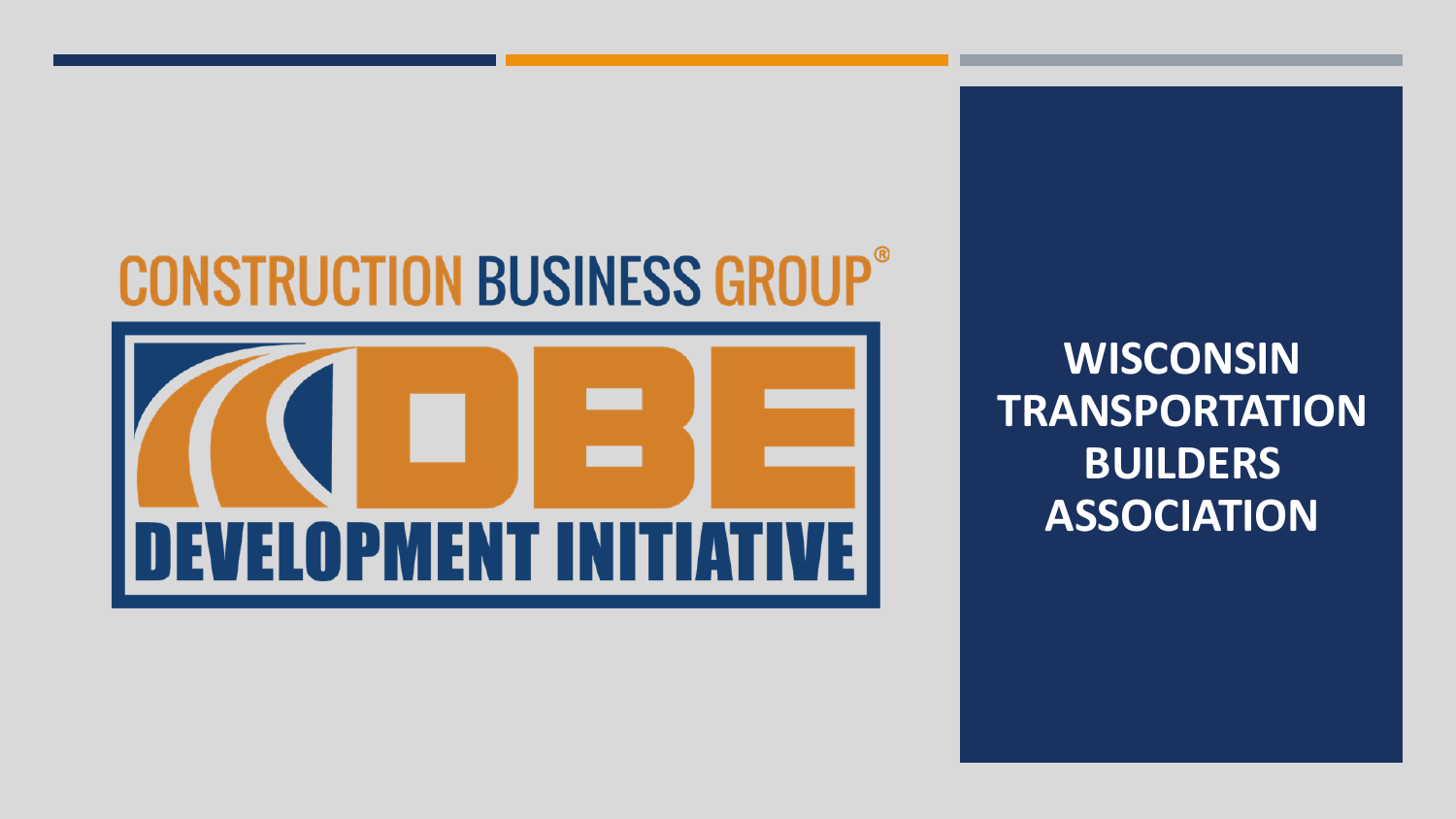#### **CONSTRUCTION BUSINESS GROUP**

CBG exists to enhance business opportunities and quality of life for all its affiliates by ensuring fairness, equity and standards of excellence in the construction industry of Wisconsin.

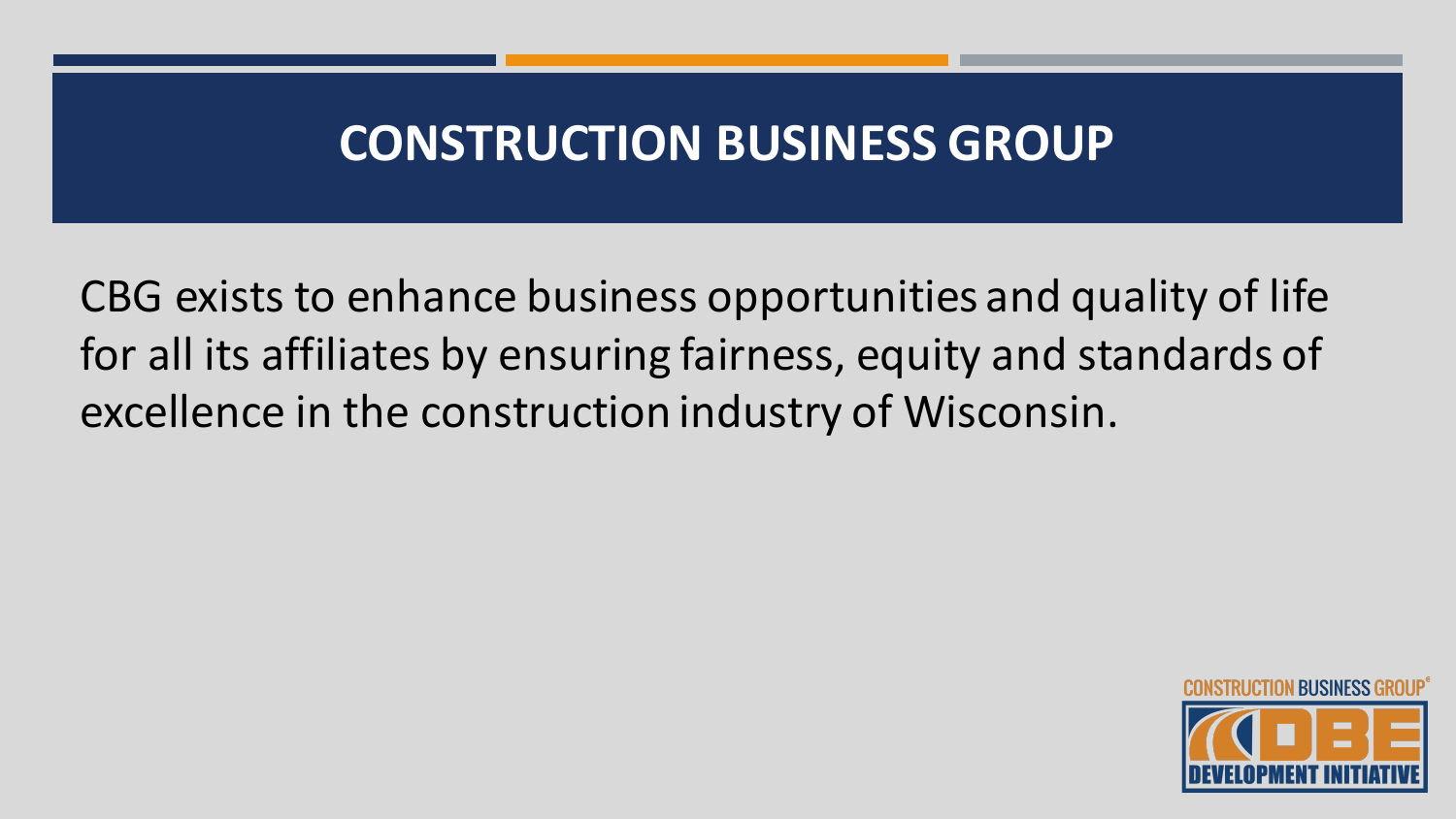### **DISADVANTAGED BUSINESS ENTERPRISE DEVELOPMENT INITIATIVE**

The purpose of the Disadvantaged Business Enterprise Development Initiative is to build further capacity, support growth, and provide development opportunities for selected Disadvantaged Business Enterprises (DBE) who seek certification in the State of Wisconsin's transportation industry.

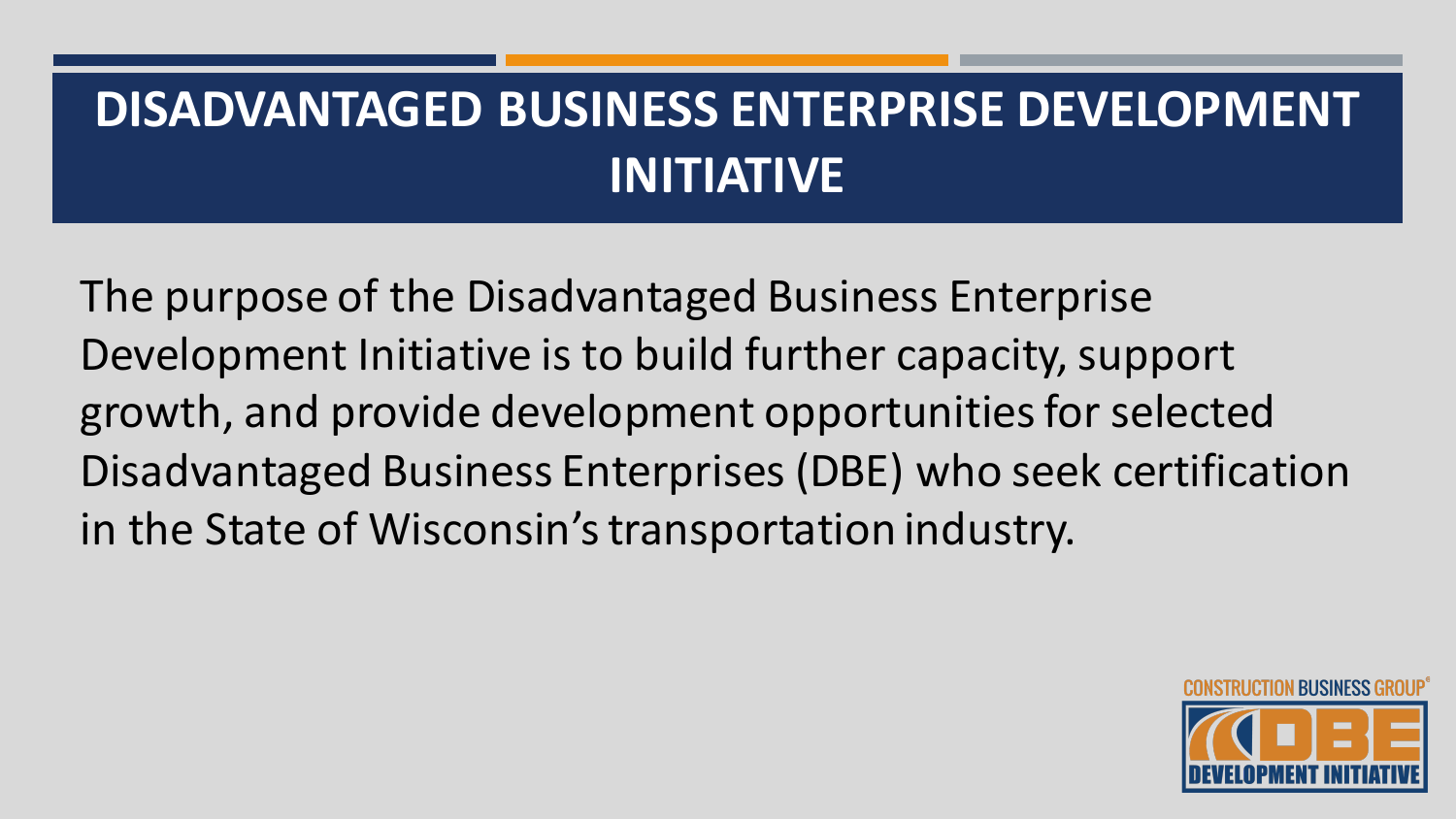# **DISADVANTAGED BUSINESS ENTERPRISE DEVELOPMENT INITIATIVE**

The Wisconsin Transportation Builders Association (WTBA) and Operating Engineers Local 139 performed an internal assessment of the future growth of the industry. The federal regulatory requirement concerning the participation of Disadvantaged Business Enterprises (DBE) would be one of their top key performance indicators on growing the market in the road paving industry.

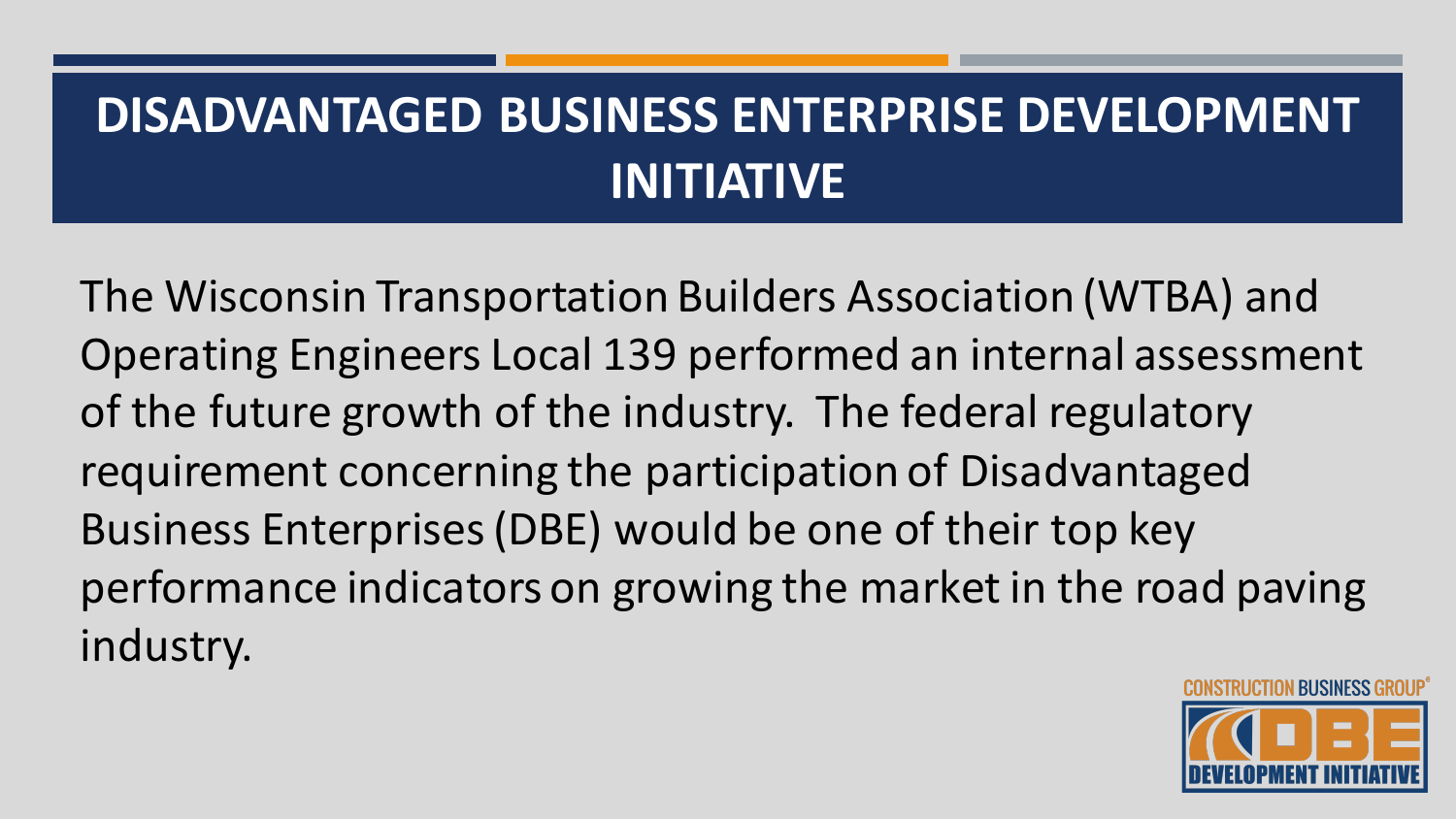# **DISADVANTAGED BUSINESS ENTERPRISE DEVELOPMENT INITIATIVE**

Their conclusion was that they had to be more intentional with building capacity in their DBE Partners. With this strategy, the federal requirements would be met, and the subcontracting market could respond to the opportunity of utilization while providing excellent performance on the job-site.